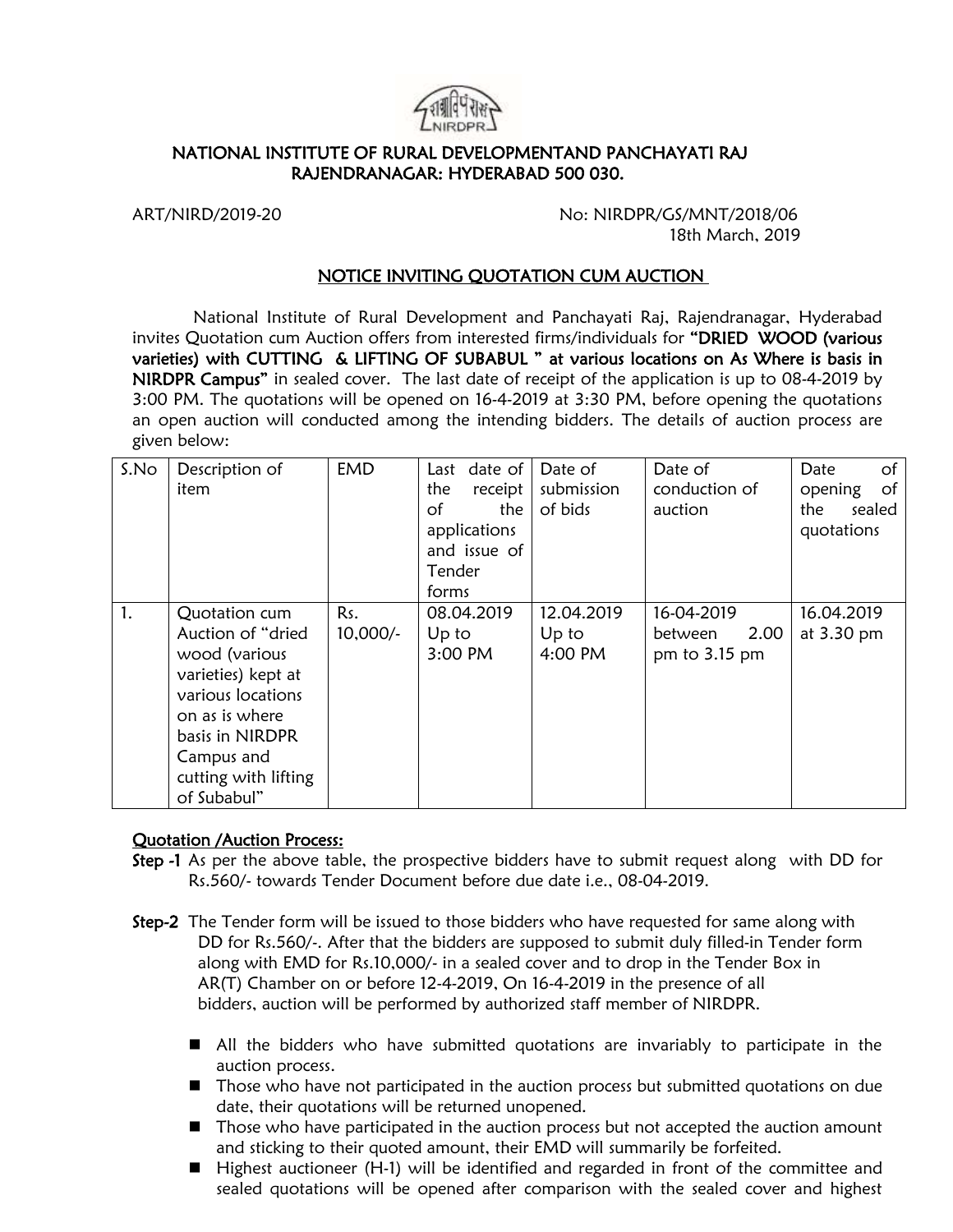bidder will be awarded the work.

## Terms and Conditions:

Tender document will be issued at the cost of Rs. 560/- (Rupees Five Hundred and sixty only) – in the form of Demand Draft favoring NIRDPR at any Nationalized /Commercial bank, the cost of tender is Nonrefundable.

- 1. The items may be inspected by the representative of interested firms on any working day from 09-04-2019 to 12-04-2019 during office hours ie from 12:00 pm to 3:00 pm with the approval of the Garden Superintendent, NIRDPR.
- 2. Each offer should be accompanied with an EMD of Rs. 10,000/- (Rupees ten thousand only). This may be paid in cash counter of NIRD and cash receipt may be attached to the offer.
- 3. Highest bid will be accepted subject to the approval of the Competent Authority arrived either from the quotation or auction process. The labor and transportation involved in removing/lifting/weighing of the dry wood items will be fully borne by the successful/accepted bidder. No additional amount will be paid for the same. Hence the bidders are requested to keep the matter in mind while quoting the tenders.
- 4. Dried Wood of various varieties lying at various places of NIRDPR campus in lots for which list is attached will be auctioned on a single lot basis along with cutting & lifting of subabul trees will only be considered. Intending bidders can visit NIRDPR campus on working days during 12pm to 4 pm to inspect the dried wood & subabul trees with an approval of Garden Superintendent, NIRDPR.
- 5. The dried wood & subabul trees will be allowed by the successful bidder to be lifted within ten days from the date of issue of auction award letter, during the office hours by way of trucks.
- 6. The bids shall be placed in a sealed envelope, addressed to the Assist Registrar ( T ), NIRDPR, Rajendranagar, Hyderabad – 500030. The following shall be written on the envelope " Bid for Quotation cum Auction of Dried wood (various varieties) & cutting of subabul from various locations on As is Where basis in NIRDPR Campus, Rajendranagar, Hyderabad – 500030"
- 7. Bids are to be dropped in the Tender Box at the office of the "Assist Registrar" National Institute of Rural Development and Panchayati Raj, Rajendranagar, Hyderabad – 500 030 and they should be write the name and address of the Contractor/individual on the envelope.
- 8. Except where otherwise provided in the contract, all questions and disputes relating the meaning of any of the clauses of this contract and as to the quality of workmanship or the excavation/maintenance or failure to execute the same, whether arising during the progress of the contract or after the completion, termination, or abandonment thereof shall be referred to the sole arbitration of the person appointed solely by the Director General, NIRDPR. The award of the arbitrator shall be final and binding on all the parties to the contract. Subject as aforesaid, the provision of the Arbitration Act 1940 or statutory modification or enactment thereof and the Rules made there under and for the time being in force shall apply to the arbitration proceedings under this clause.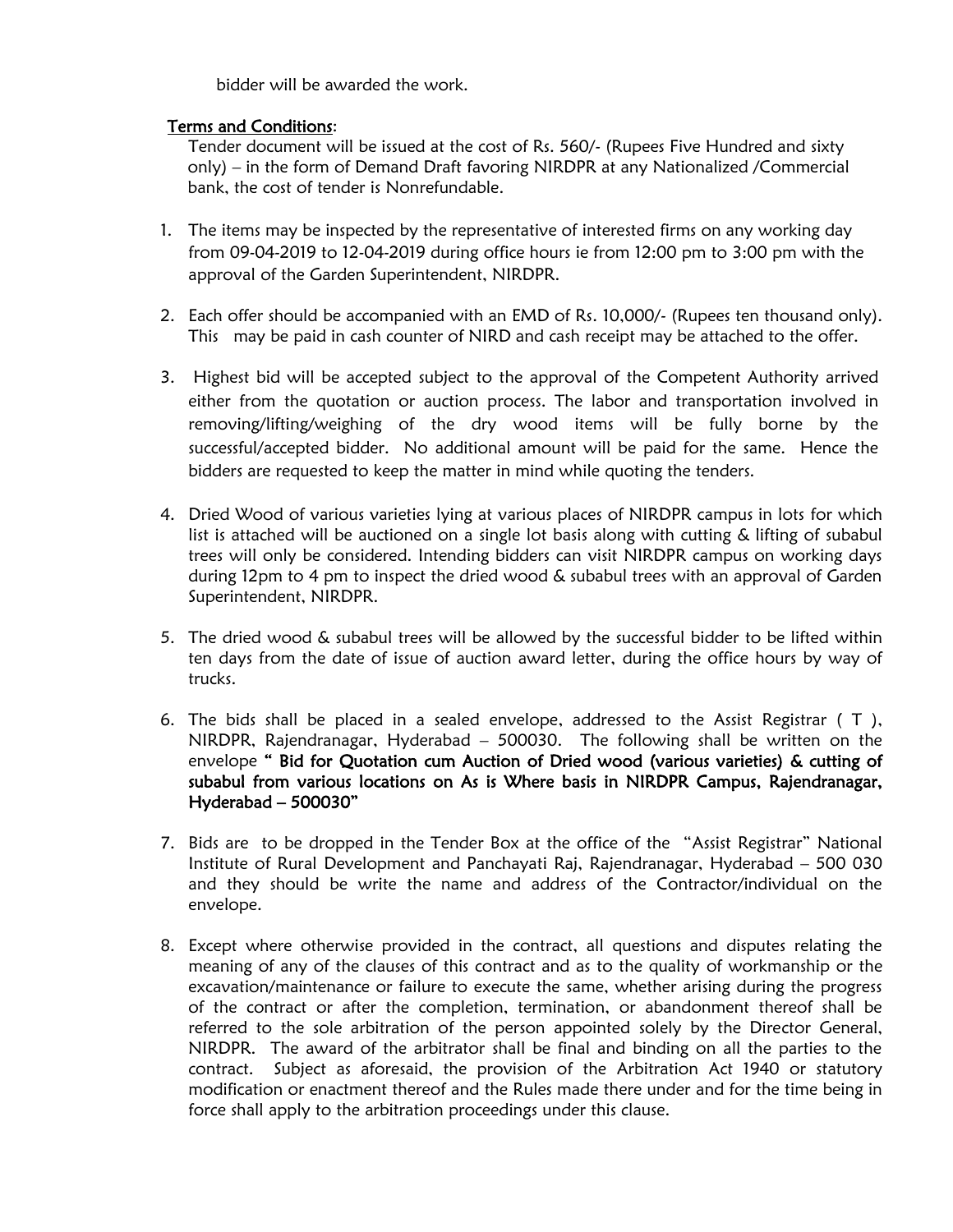- 9. Rates should be quoted by the firm in lump sum rupees.
- 10. The Garden superintendent/or authorized in-charge shall issue gate passes for the taking out the material.
- 12. The Director General, NIRDPR reserves its right to accept or reject any offer without assigning any reason.

Assist Registrar (T)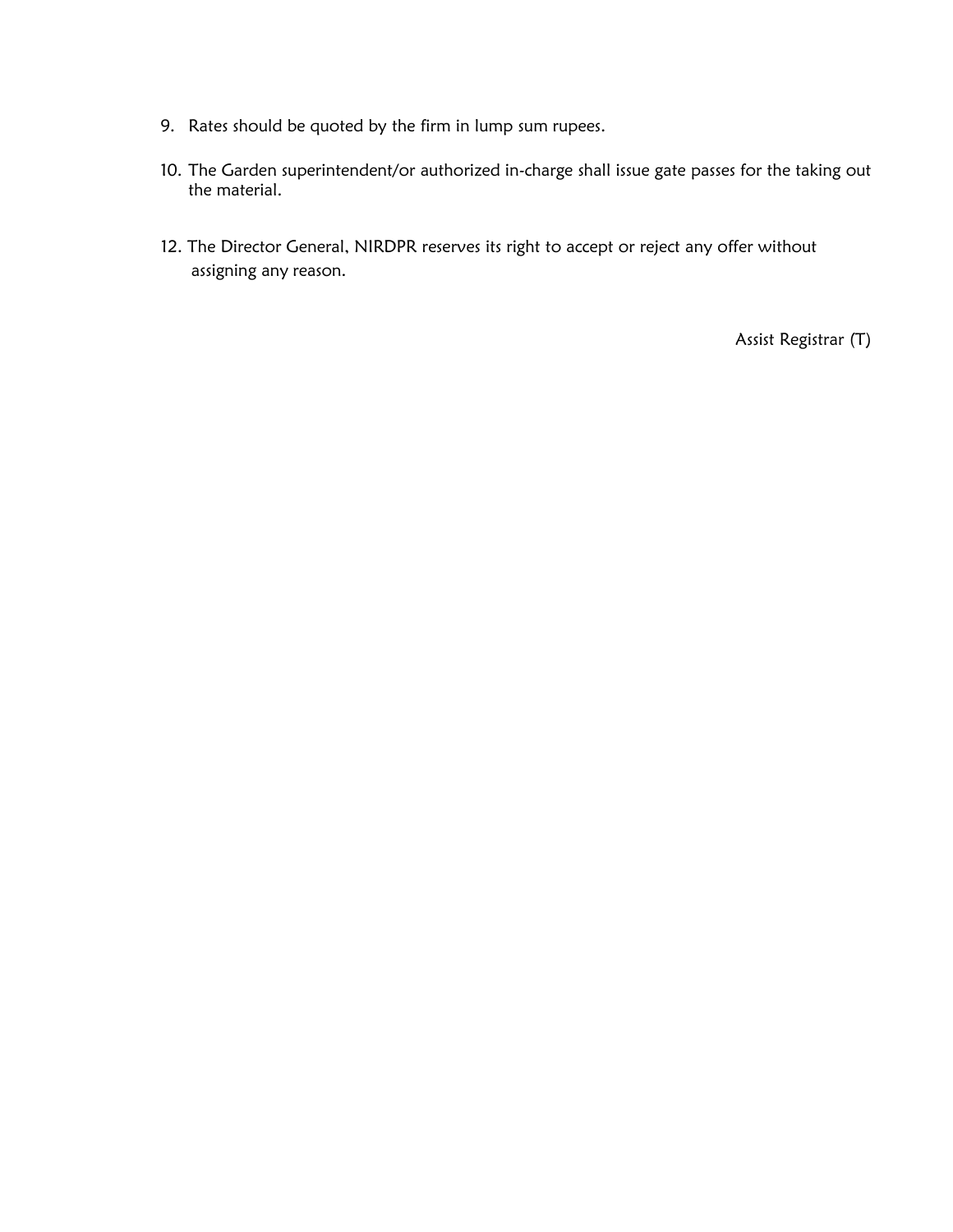| Sno         | Lot Number | Image                            | Location                                          |
|-------------|------------|----------------------------------|---------------------------------------------------|
| A           | Lot 01     |                                  | Approach road to BVB<br>school beside quarters.   |
| B           | Lot 02     |                                  | Beside Nursery at<br>NIRDPR.                      |
| $\mathsf C$ | Lot $03$   | <b>Alanged Avenue and Direct</b> | Behind Hospital & beside<br>cricket ground        |
| D           | Lot 04     |                                  | Backside of Library<br>towards Sub-Station.       |
| $\mathsf E$ | Lot 05     |                                  | Beside Sub-Station behind<br>administration Block |
| $\mathsf F$ | Lot 06     |                                  | Beside Vehicle section.                           |
| $\mathsf C$ | Lot 07     |                                  | Beside STP tank.                                  |

## Specifications with images of Dry Wood lying in NIRDPR Campus: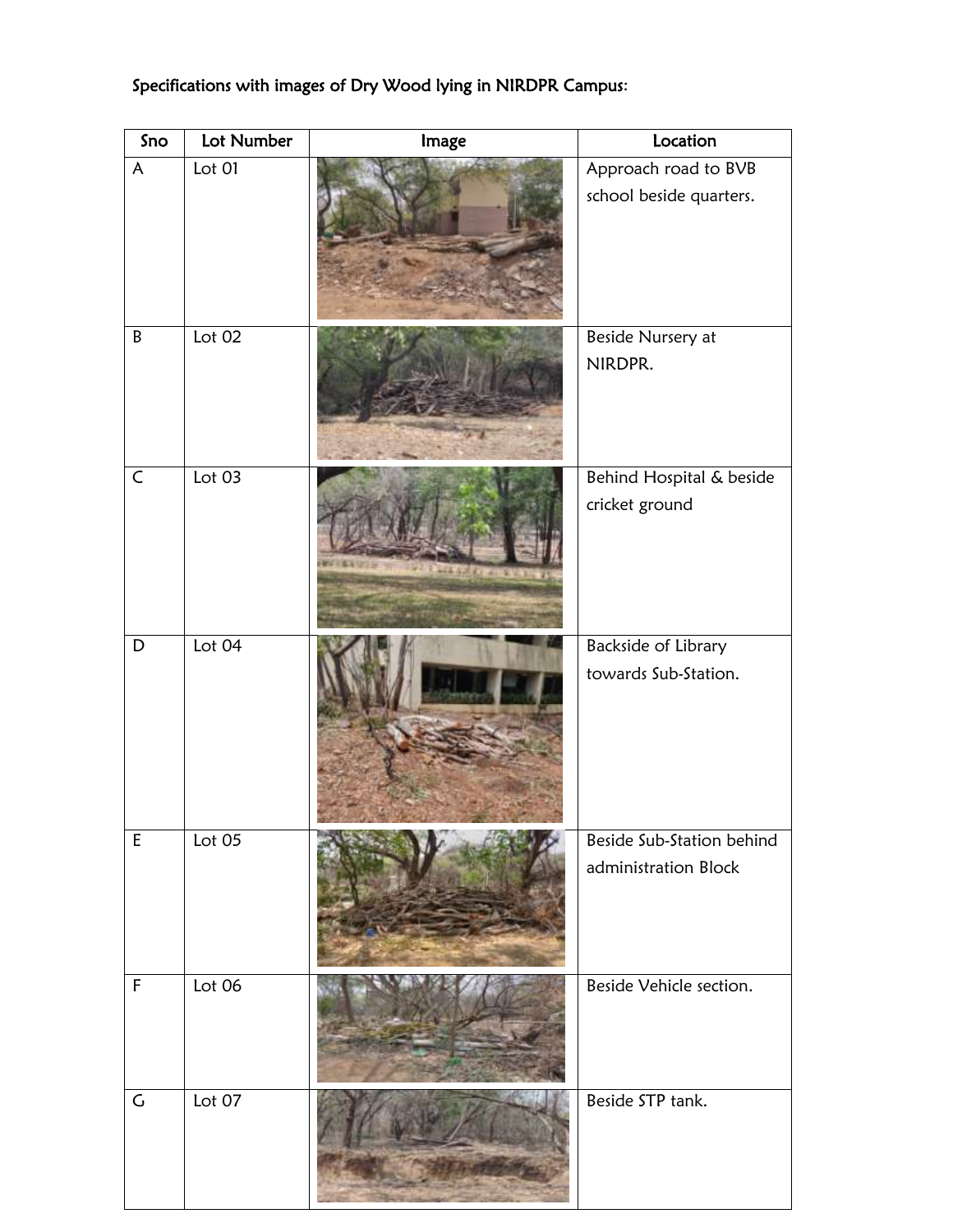| H | Lot 08 | Besides Creech building.                               |
|---|--------|--------------------------------------------------------|
|   | Lot 09 | BVB school approach<br>road beside D-type<br>quarters. |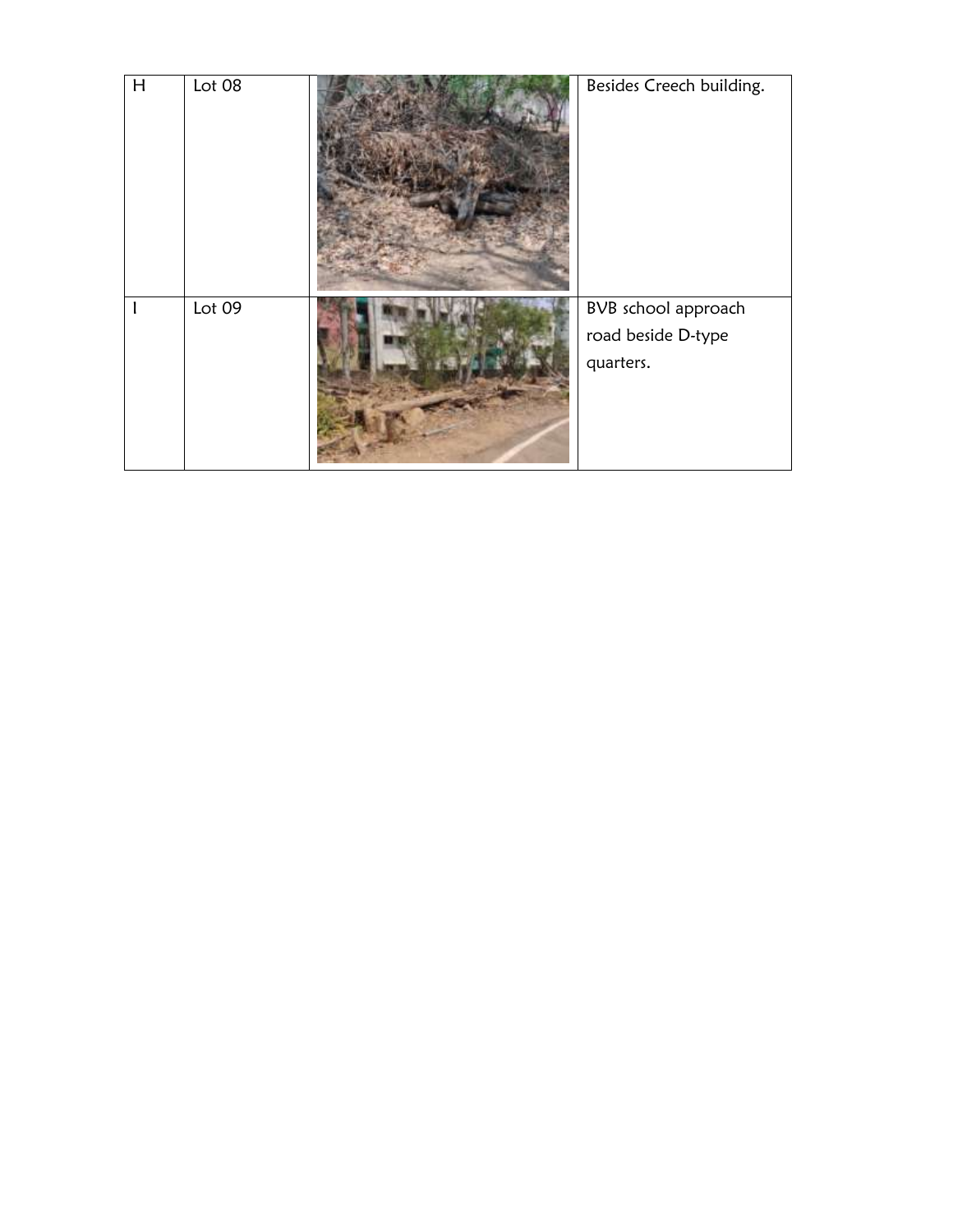## NATIONAL INSTITUTE OF RURAL DEVELOPMENTAND PANCHAYATI RAJ RAJENDRANAGAR : HYDERABAD 500 030.

ART/NIRD/2019-20 No: NIRDPR/GS/MNT/2018/06 18-03-2019

## Financial Bid

 Name of work: Auction of "dried wood (various varieties) kept at various locations on as is where basis in NIRDPR Campus and cutting with lifting of Subabul"

| S.N     | Description<br>of                                                                                                                                                           | Approximate | Rs.         | Rupees in words |  |  |
|---------|-----------------------------------------------------------------------------------------------------------------------------------------------------------------------------|-------------|-------------|-----------------|--|--|
| $\circ$ | item                                                                                                                                                                        | quantity    | in Figures) |                 |  |  |
| 1.      | Auction of "dried"<br>wood (various<br>varieties) kept at<br>various locations<br>on as is where<br>basis in NIRDPR<br>Campus and<br>cutting with<br>lifting of<br>Subabul" | 100 Tons    |             |                 |  |  |
|         |                                                                                                                                                                             |             |             |                 |  |  |

\*\* The quantity mentioned is tentative and may vary  $+$  Or  $-$ Bidders are requested to quote keeping this in mind

## Terms & Conditions:

- 1. Each offer should accompanied with an EMD of Rs. 10000/- (Rupees ten thousand only).
- 2. The amount offered should be paid in cash at the NIRD&PR cash counter within three days of the acceptance of the offer failing which the offer will be treated as rejected and EMD will be forfeited.
- 3. No trees/ plants will be allowed to be cut, whatever may be variety of the trees, except identified dried trees/wood
- 4. Highest bid will be accepted subject to the approval of the Competent Authority arrived either from the quotation or auction process. The labour and transportation involved in removing/lifting/weighment of the dry wood items will be fully borne by the successful/accepted bidder. No additional amount will be paid for the same. Hence the bidders are requested to keep the matter in mind while quoting the tenders.
- 5. The dried trees / wood will be allowed to be lifted within (fifteen) days during the office hours by way of trucks duly weighing in nearest weigh bridge.
- 6. The intending bidders are allowed to inspect the site (during the office hours) before submitting their offers.
- 7. Lifting of material should be started first from segregated wood and the lot will allowed to be taken afterwards.

Signature of firm/individual Name : Name : Assistant Registrar (T) Address: (In capital letters) Stamp if any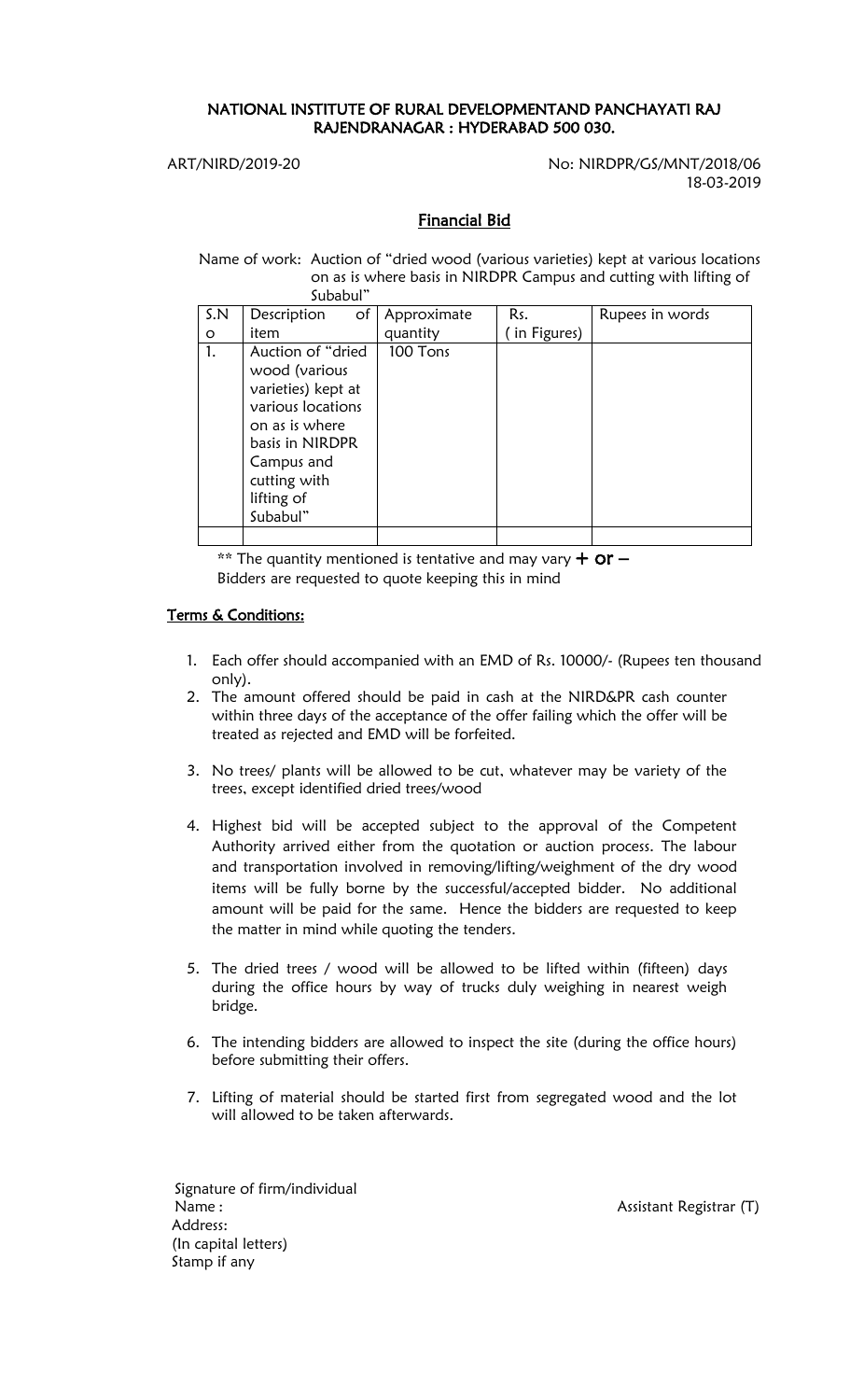# Tender Document (Pages 1 to 4) For Quotation Cum Auction of "dried wood

(various varieties) kept at various locations on as is where basis in NIRDPR Campus and cutting with lifting of Subabul"

> National Institute of Rural Development and Panchayati Raj

Rajendranagar, Hyderabad - 500030

Issued to:

Assist Registrar (T)